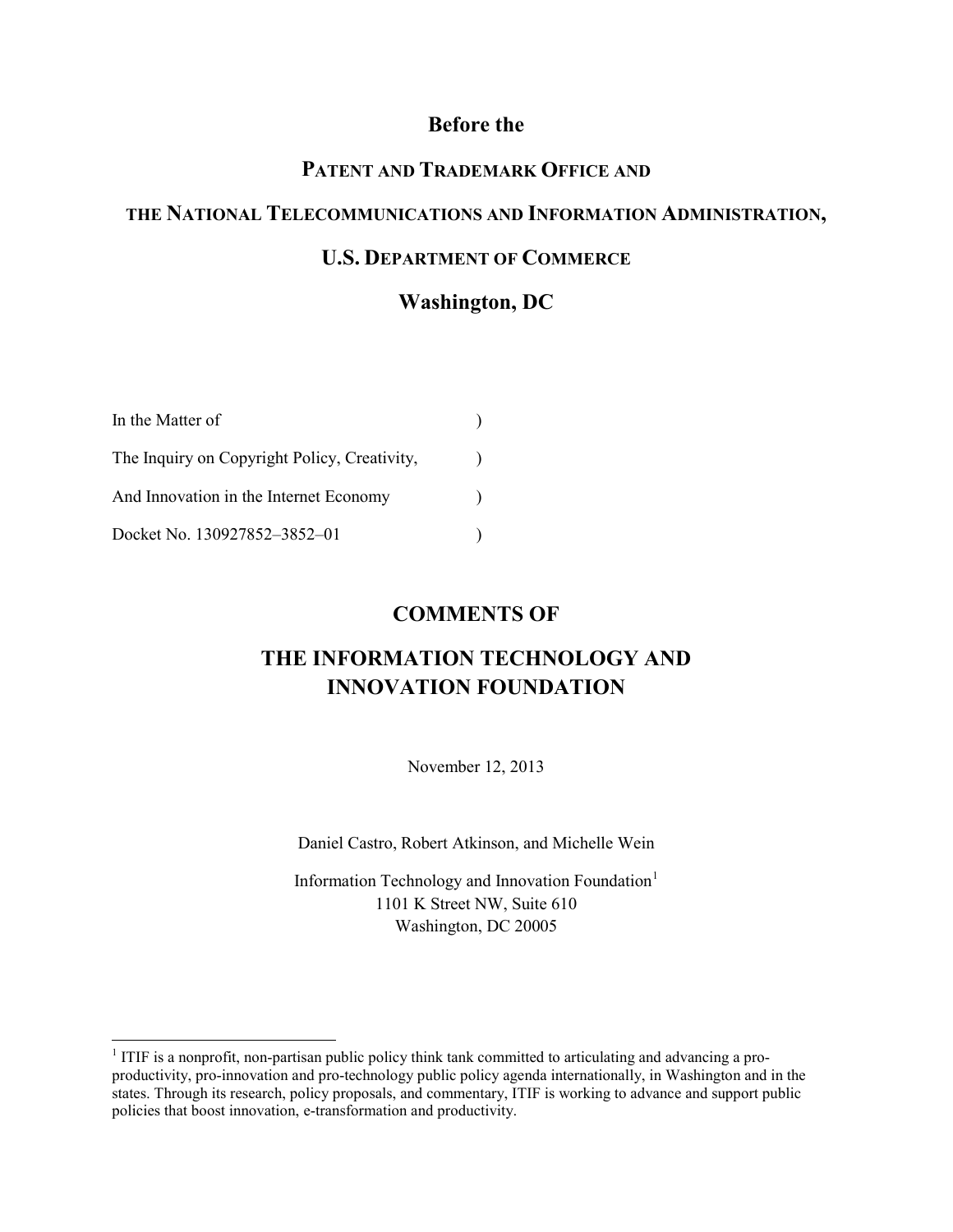### **Introduction**

The Information Technology and Innovation Foundation (ITIF) is pleased to submit these comments in response to the Department of Commerce Internet Policy Task Force's Request for Comment on copyright policy issues critical to economic growth, job creation, and cultural development. In these comments, ITIF addresses the appropriate calibration of statutory damages in the contexts of individual file sharers and of secondary liability for large-scale infringement; whether and how the government can facilitate the further development of a robust online licensing environment; and the utility of establishing a multi-stakeholder dialogue on improving the operation of the notice and takedown system for removing infringing content from the Internet under the Digital Millennium Copyright Act (DMCA).

The content industry, consisting of those engaged in the production of creative works such as music, movies, television programs, software, video games, books, photos, and periodicals, have been radically transformed by the Internet. The Internet has made the global distribution of content easier than ever and created many new opportunities for consumers to legally access content in a wide variety of formats. Unfortunately, while the content industry has come to embrace the digital revolution, content producers and others in the industry have suffered from widespread copyright infringement whereby users gain access to their content without providing fair compensation.

According to the 2013 report "Sizing the Piracy Universe" by Dr. David Price, three key regions—North America, Europe, and Asia-Pacific—consumed 95 percent of all bandwidth used on the Internet, and in these three regions, absolute infringing bandwidth use increased by more than 150 percent between 2010 and 20[1](#page-6-0)2, from 3,690 petabytes to 9,567 petabytes.<sup>1</sup> This figure represents 23.8 percent of the total bandwidth used by all Internet users, residential and commercial, in these three regions.<sup>[2](#page-6-1)</sup> In addition, 327 million unique Internet users explicitly sought infringing content during January 201[3](#page-6-2).<sup>3</sup> This figure increased by 9.9 percent in the fifteen months from November 2011 and represents 25.9 percent of the total Internet user population in these three regions.<sup>[4](#page-6-3)</sup> Finally, 13.9 billion page views were recorded on websites focused on piracy in January 2013. This figure increased by 9.8 percent in the fifteen months following November 2011.<sup>[5](#page-6-4)</sup>

Widespread piracy seriously harms the artists, both the famous and struggling, who create content, as well as the technicians—sound engineers, editors, set designers, software and game programmers—who produce it. Piracy limits the ability of content producers to create legitimate business models for selling digital content. As the saying goes, "It's hard to compete with free." While many companies have rallied to the challenge and created compelling businesses to sell content legally, on the whole, illegal content still remains widely available and commonplace.

This has significant negative impacts on U.S. international competitiveness. As Secretary of Commerce Penny Pritzker said herself, "copyright intensive industries contributed 5.1 million jobs and grew by 46.3 percent between 1990 and 2011, outpacing other IP-intensive industries as well as non-IP intensive ones. This vital contribution is a tribute to the Founders' vision in providing for the protection of creative works."[6](#page-6-5) In addition, the Department of Commerce's own Bureau of Economic Analysis finds that the investment in films, television shows, literature and music produced by the entertainment industry was approximately \$[7](#page-6-6)5.6 billion in 2013.<sup>7</sup> Piracy also hurts law-abiding consumers who must pay higher prices for content to compensate for the costs of piracy.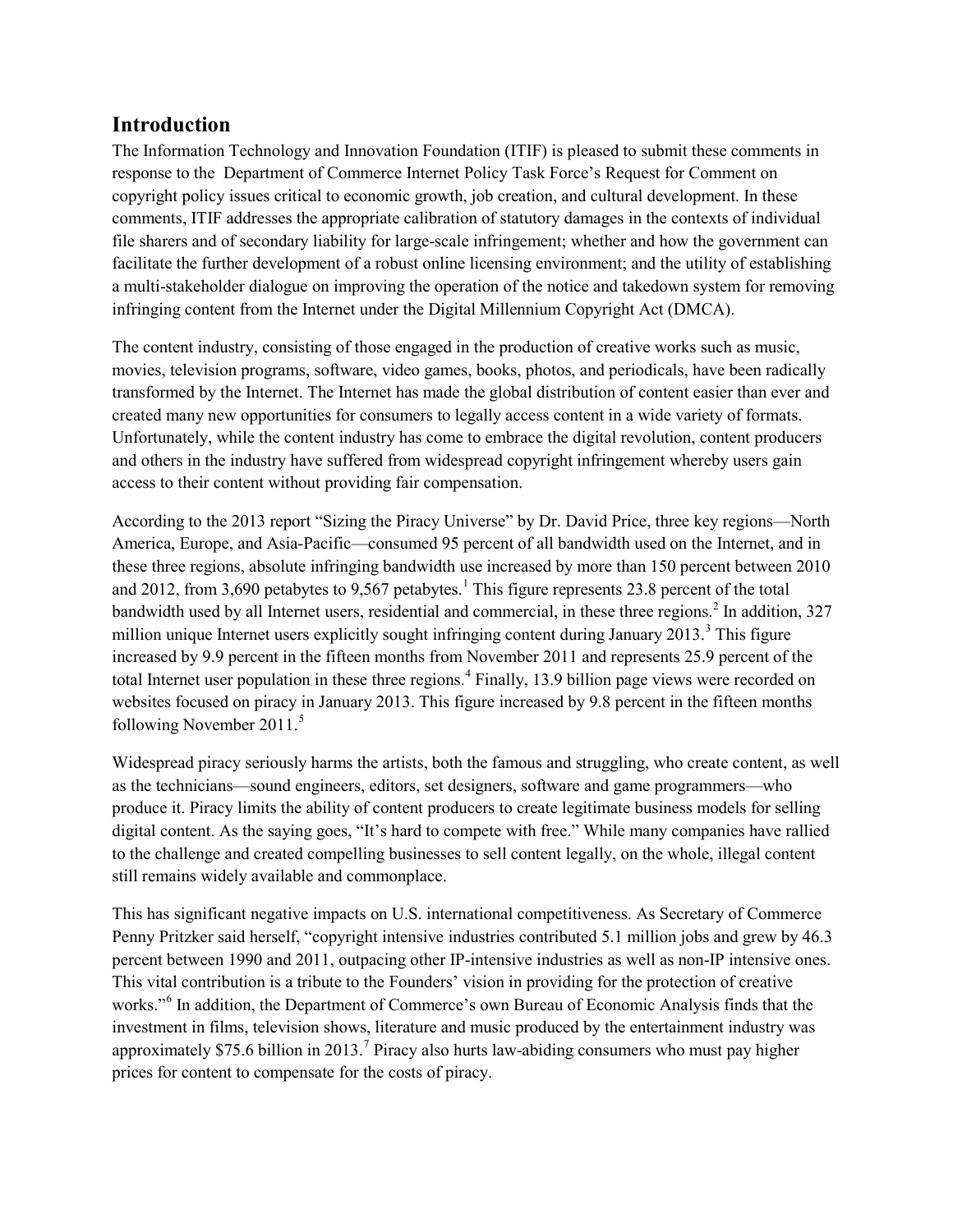# **Preserve Statutory Damages for Large-Scale Infringement**

In virtually all areas of law enforcement, police powers are used to enforce the law, including protecting property rights. And this is no different with regard to protecting intellectual property rights. However, while the state should be a central player in stopping infringement, the content industry also has an important role to play, particularly in bringing copyright infringement cases against individuals and businesses. Content producers have used legal means to shut down organizations that facilitate illegal file sharing. Major illegal file sharing enterprises, from Napster and Grokster to MegaUpload and isoHunt, have been rightly shut down by court order following lengthy and expensive lawsuits by industry groups such as the Recording Industry Association of America (RIAA) and the Motion Picture Association of America (MPAA). These groups have also brought suit against individuals engaged in illegal file-sharing activities in the past, including pursuing cases against some particularly egregious violations of the law.<sup>[8](#page-6-7)</sup>

However, because of the expenses, complexity, and time involved in bringing these cases to trial, it is not feasible for the private sector to bring a large number of cases against violators. For example, with regards to direct infringement by Internet users, pursuing lawsuits against individuals is an expensive process and does not scale well to the millions of users on the Internet who choose to download copyrighted content illegally. Instead, it is better to have a system so that in cases where copyright owners successfully defend their rights, the awarded damages are severe enough to discourage others from engaging in similar activity. At the same time, Congress and the Courts should provide enough clarity in the law so that legal activities, whether it is fair use by individuals or new business models by the private sector, are not discouraged for fear of running afoul of the law. Given that many cases of online infringement involve egregious violations of the law (e.g., copying and making available a large number of protected works and ignoring cease and desist letters), striking this balance is not as difficult as some might suggest.

The U.S. government should also work to ensure its trade partners maintain similarly sufficient legal standards to penalize online infringement. Organizations supporting the unauthorized distribution of digital content have located themselves in countries where weaker laws or weaker enforcement protect them from criminal and civil lawsuits for copyright infringement. For example, the Pirate Bay operated for many years in Sweden before authorities began criminal prosecution of the individuals involved in the website's operations. Digital piracy, both online and for physical media, is especially high in countries like China and Russia which generally have less protection for intellectual property. For these nations, piracy is a way to get content from developed nations without paying (and to enable those hosting pirate sites to make money), thereby improving their trade surplus. Therefore, continued effort is needed to strengthen trade agreement rules on intellectual property and ensure cooperation between countries to respond to online piracy. International treaties and trade agreements such as the World Intellectual Property Organization (WIPO) Copyright Treaty and the Anti-Counterfeiting Trade Agreement can help facilitate enforcement of intellectual property rights and ensure appropriately high damages serve as a disincentive to illegal file sharing activities worldwide.

Unfortunately, some organizations claim to be in favor of copyright enforcement (usually when they are arguing that it is an alternative to other enforcement provisions they are opposing), but when it comes time to actually drafting legislation or regulations, these organizations criticize proposals as being too tough on infringers.<sup>[9](#page-6-8)</sup> Other critics of stronger enforcement of intellectual property online claim that increased enforcement efforts will harm the Internet and negatively impact the Internet ecosystem. These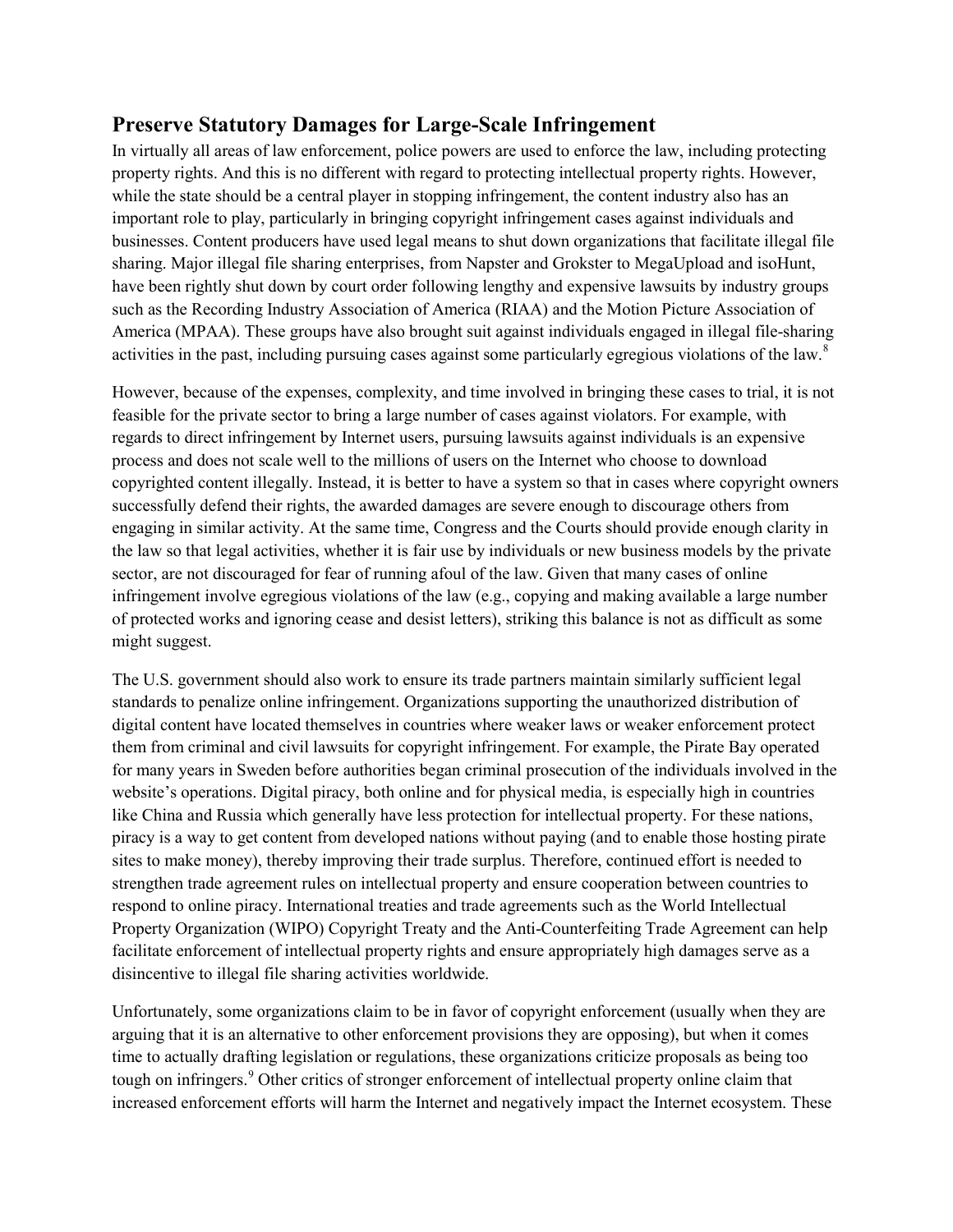claims seem to assume that unauthorized use of digital content is the bedrock of the Internet economy, an assertion not backed up by any evidence. There are many ways to use the Internet that do not infringe on copyrights, such as interpersonal communication, shopping, social networking, online learning, and legally accessing digital content. These uses will continue to grow regardless of the steps taken to limit unlawful behavior.

# **Allow the Private Sector to Freely Negotiate Online Licensing**

As noted earlier, the last few years have seen an unprecedented amount of growth in the market for legal consumer access to online digital content. To take just one example, the market for digital video content has seen new levels of innovation and experimentation, with so many options—Netflix, Hulu, Amazon, iTunes, Google Play, YouTube, Vudu, HBO Go, Dish Online, Crackle, etc.—that consumers have more choice today in video programming than ever before. Businesses are experimenting with different business models and technologies to deliver consumers video content on a variety of devices and at different price points resulting in a high degree of competition. Both ISPs and over-the-top providers deliver video on a variety of formats including traditional programming, on-demand, and "on the go" options. Similar success stories can be seen in other areas of digital content, including music, books, and games. [10](#page-6-9)

These ongoing successes suggest that, at least for now, the government should continue to allow the private sector to take the lead on licensing agreements unless specific marketplace failures or distortions can be identified. One area where policy intervention is necessary is in music licensing where the current rate-setting standard varies by platform (e.g. terrestrial radio versus internet radio) and the type of royalties that each platform must pay (e.g. terrestrial radio does not pay a performance royalty for sound recordings).

ITIF has previously proposed two changes to remedy this situation.<sup>[11](#page-6-10)</sup> First, Congress should uniformly apply the performance copyright for sound recordings to all broadcasts. The current system discriminates against non-terrestrial music services by imposing a performance copyright on sound recordings for all non-terrestrial radio broadcasts. Second, Congress should replace the broken system for setting royalty rates for the statutory license with a dynamic, market-driven rate-setting system. Just as a popular band can charge more for tickets to its concert than an unpopular band, so too should musicians be able to license their music at different rates. To this end, Congress should mandate that the Library of Congress, in partnership with SoundExchange, create an electronic database of all sound recordings and allow copyright owners to determine the statutory license rate for each of their works. The database would allow copyright owners to specify separate royalty rates for different types of music services, both by type of technology (e.g., terrestrial, satellite, cable, Internet) and by status (e.g., commercial and noncommercial). In addition, Congress should ensure that royalties do not apply if copyright owners choose not to specify a rate. This policy would allow only those copyright owners who want to charge royalties to specify rates, which would be published online in an electronically accessible format for music services to access.

These changes would address both the fairness and competitiveness criteria while preserving the benefits of a statutory license (i.e., reduced transaction costs). Reforming the royalty rate system would make all platforms subject to the same types of royalties and process for setting their rates. In addition, the creation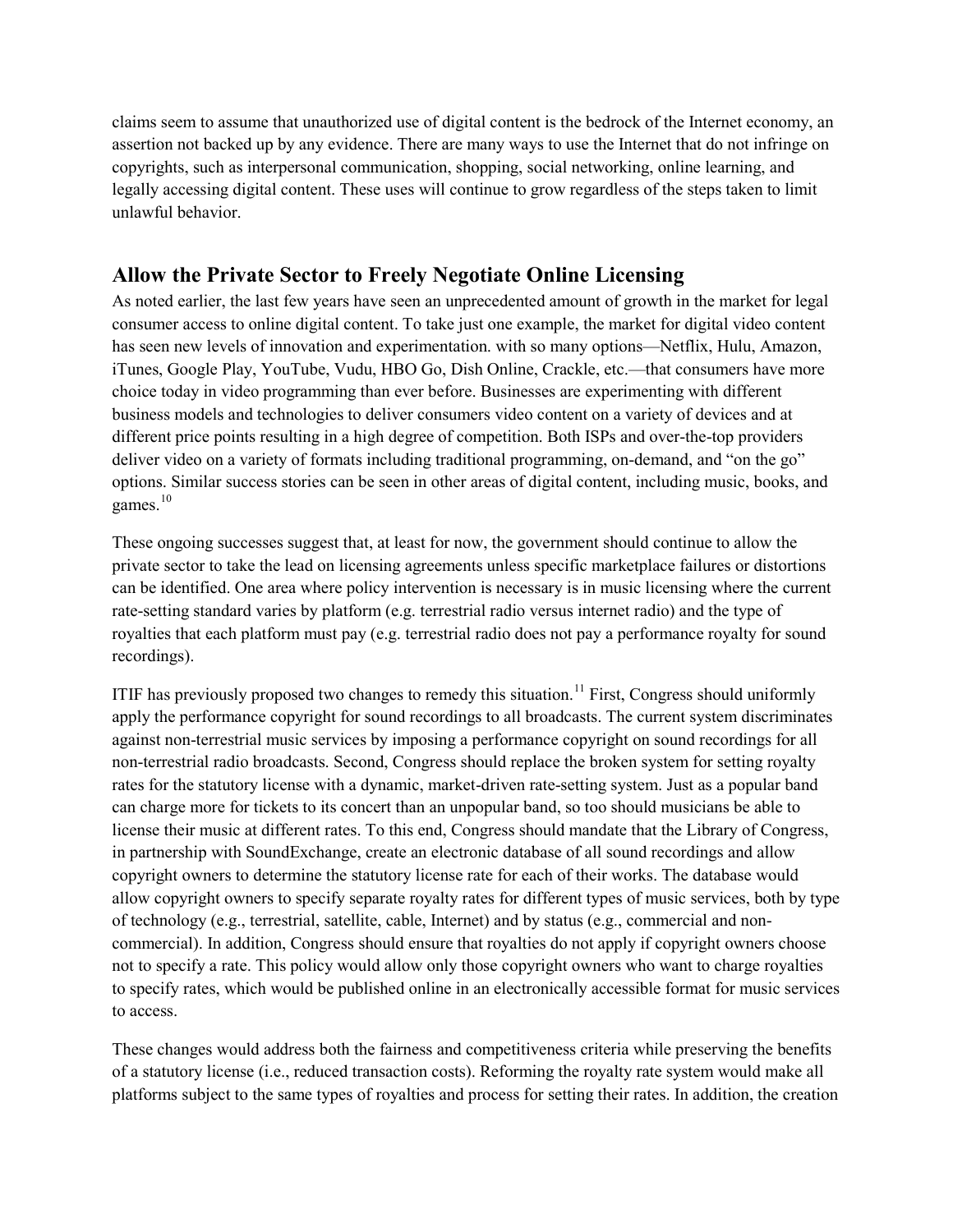of a national database of sound recordings with corresponding performance royalty fees would allow copyright holders to set music royalty fees at competitive market rates while still allowing music services to benefit from a statutory license. Music services could make decisions about what music to play based, in part, on the published rate of particular songs, and they would no longer be subject to an artificial royalty fee that values all music equally. Copyright owners would be able to adjust fees to meet their promotional needs and, if they desire, provide reduced pricing for noncommercial music services such as non-profit college radio stations. A separate fee schedule for non-commercial music services would also allow consumers to continue to benefit from non-commercial broadcasts, while allowing copyright owners to obtain fair-market value from commercial music services.

Another area where the government may be able to facilitate more licensing for digital content is overseas. Content owners may be reluctant to license content in countries with weak intellectual property laws or poor enforcement. The government should work to persuade these countries to bring their domestic copyright protection and enforcement mechanisms up to international norms and demonstrate the positive consumer and economic benefits, such as new services and businesses, resulting from such an environment.

In addition, both geographic-restrictions on content and windowing (i.e. releasing content in certain formats at different times, such as a theatrical release versus DVD release,) are critical components of a robust global digital content ecosystem. If providers of digital content are required to charge the same price for the same content regardless of where or when it is being sold, they will likely only increase prices in markets where per-capita incomes are lower, thereby increasing piracy and reducing access to legal content. Likewise, if providers are required to make content available to all markets at the same time (or in all formats) they may likely end up having to charge more for the content.

# **A Multi-Stakeholder Dialogue on DMCA Takedowns Could Yield Benefits**

Cooperation between all of the various stakeholders in the Internet ecosystem is critical to have effective protection of digital copyrights. The DMCA takedown provisions provide a balance that provides websites hosting content immunity from liability for infringement claims as long as they have a process for taking down infringing content and do not actively encourage infringement, while at the same time providing copyright owners a mechanism for getting infringing content removed from the Internet. As the methods and means by which online infringement evolves, cooperation between stakeholders will be necessary to ensure that responses are appropriate, effective, and efficient. Such cooperation has been useful in the past. For example, Google voluntarily agreed to improve its tools for handling DMCA takedown requests so that it could reliably respond within 24 hours.<sup>[12](#page-6-11)</sup> In addition, Google has voluntarily worked to implement a content identification system so that copyright owners can permit user-generated content containing their copyrighted materials to remain on the site while also receiving compensation. For example, musicians can get part of the ad revenue from fan-made videos that use their songs as a soundtrack. The content identification system also adds links so that YouTube users can purchase the music legally.

The government may have an important role to play as a convener of a multi-stakeholder forum to facilitate additional progress in this area and encourage cooperation on efforts to reduce online infringement. Additional efforts, such as standardizing and automating take-down requests and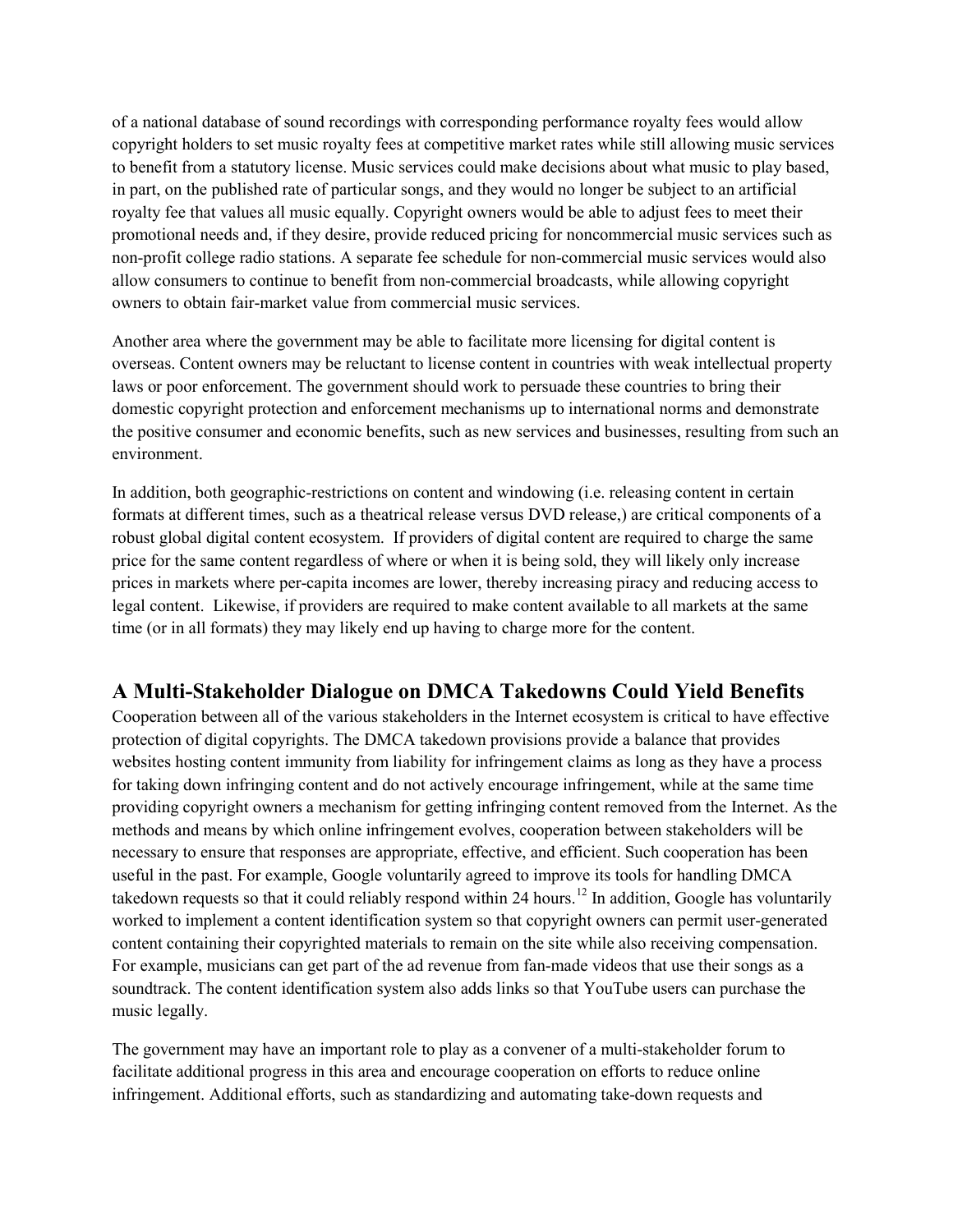processing, could result in efficiency savings for all parties and faster response times, which will ultimately translate into better experiences and prices for consumers. Such efforts may also make copyright infringement more difficult and less profitable, which will further discourage this type of illegal activity. However, in convening such multi-stakeholder groups, government should focus more on ensuring that such processes make progress and less on ensuring that every possible stakeholder be represented, for the reality is that some stakeholders in the public interest community have little or no interest in finding solutions, other than ones that give consumers free access to digital content without compensating copyright owners.

## **Conclusion**

Online piracy is a threat to the economic welfare of the United States, and more can, and should, be done by the government and others in the Internet ecosystem to limit unauthorized use of copyrighted content. Given the importance of copyright to the U.S. economy and the serious impact of piracy, ITIF applauds the Task Force for investigating how it can help ensure this vital industry thrives in the digital era and how it can partner with the private sector to achieve these ends.